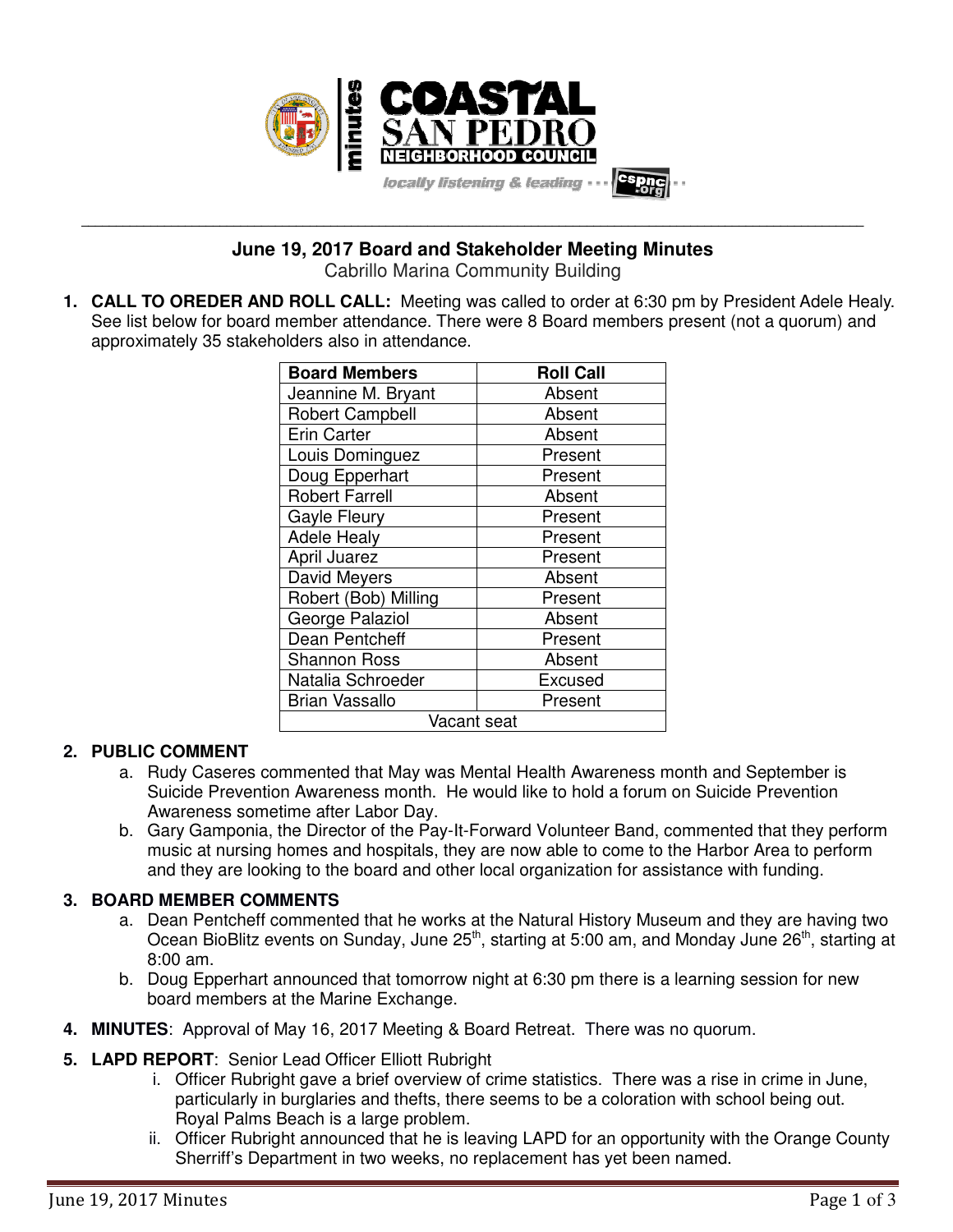iii. Officer Rubright answered questions from the board and stakeholders.

# **6. REPORTS FROM GOVERNMENT AGENCY REPRESENTATIVES**

- a. **Councilman Joe Buscaino CD15** Ryan Ferguson, San Pedro Field Deputy Not Present
- b. **Port of Los Angeles** Augie Bezmalinovich, Community Affairs Advocate
	- i. The next scheduled meetings of the Board of Harbor Commissioners are Thursdays, June  $15<sup>th</sup>$ , and July 20<sup>th</sup>, at 8:30 am, both at the Port Administration building.
	- ii. The Port Community Investment Grant applications will go before the Board of Harbor Commissioners at the Thursday, July 20<sup>th</sup> meeting for approval.
	- iii. Metro Bike Share is coming to the LA Waterfront, there will be nine locations in San Pedro and four in Wilmington.
	- iv. There will be a CicLAvia from San Pedro to Wilmington on August 13, 2017.
	- v. The annual Cars and Stripes event is on Friday, June 30<sup>th</sup>, at the Fanfair Fountain.
	- vi. The Lobster Festival will be in the parking lot of the USS Iowa, starting on Friday, July 14<sup>th</sup> through Sunday, July 16<sup>th</sup>.
	- vii. This year Fleet week will start on Tuesday August 29<sup>th</sup>, and run through Monday, September  $4<sup>th</sup>$ . The welcome party will be on Wednesday night, August 30<sup>th</sup>.
	- viii. Mr. Bezmalinovich answered questions from the board and stakeholders.
- c. **Congress Woman Nanette Barragan** Morgan Roth, Field Representative Not present
- d. **DONE** Octaviano Rios
	- i. Mr. Rios commented that the board needs to appoint two Budget Representatives to attend the Saturday, June 24<sup>th</sup>, Budget Day, and reminded the board that the default representatives are the President and the Treasurer.
	- ii. He stated that completion of funding training for the new City Clerk system is required for board Treasurers and P-card holders, before the board can have access to the coming fiscal years funds.
	- iii. He thanked the board, both incoming and outgoing, for their service.
- e. **Assemblyman Patrick O'Donnell** Sarah Patterson, Area Representative Not present
- f. **Mayor Garcetii** Manny Lopez, Harbor Area Representative Not present
- g. **Budget Advocate for the Harbor Region** Danielle Sandoval Not present
- h. **LAUSD Board Member Dr. Vladovic**: John Larson, Director of Communication Not present
- i. **Supervisor Janice Hahn**, Erika Valezques, Field Deputy Not present

# **7. PRESENTATION FROM GLENN ACOSTA, SR ENGINEER & PUBLIC INFORAMTION OFFICER FOR THE SANITATION DISTRICT OF LA COUNTY ON THE CLEARWATER SANITATION PROJECT** Mr.

Acosta will be updating the community on the progress of the Clearwater Sanitation Project. This is the new underground wastewater pipeline planned to run from Carson to San Pedro. The pipeline will supplement two aging underground tunnels, built in 1937 & 1958, that carry treated wastewater thru San Pedro and will exit via a new outflow pipe at Royal Palms Beach. This is just west of the White Point Landslide area. The new underground pipe will be enormous (about 22 feet in diameter). How will construction of this pipeline affect our traffic? What are the potential dangers of this type of underground construction, especially considering its proximity to our landslide area? Will this project benefit our community?

Permits are expected to be finalized by the end of the year and construction will not be far behind. This is a tremendous project that will impact most of San Pedro for many years. Please join us for this most important discussion.

- a. Mr. Acosta displayed a detailed PowerPoint presentation, he was accompanied by four Engineers and two Public Information Officers, for the project.
- b. In 2006 the agency started a multiyear effort to take a comprehensive look at the sewer system.
- c. They are partnering with the Water Replenishment District (WRD) and the Metropolitan Water District.
- d. They want to come give the presentation to other local organizations.
- e. Mr. Acosta and the other representatives answered questions from the board and stakeholders.
- **8. BUDGET & FINANCE** Update: All Invoices presented to the Neighborhood Council for approved expenses have been paid.
- **9. ACTION ITEMS STAKEHOLDER MOTIONS No action taken due to lack of quorum**  a. **Stakeholder Motion #1**